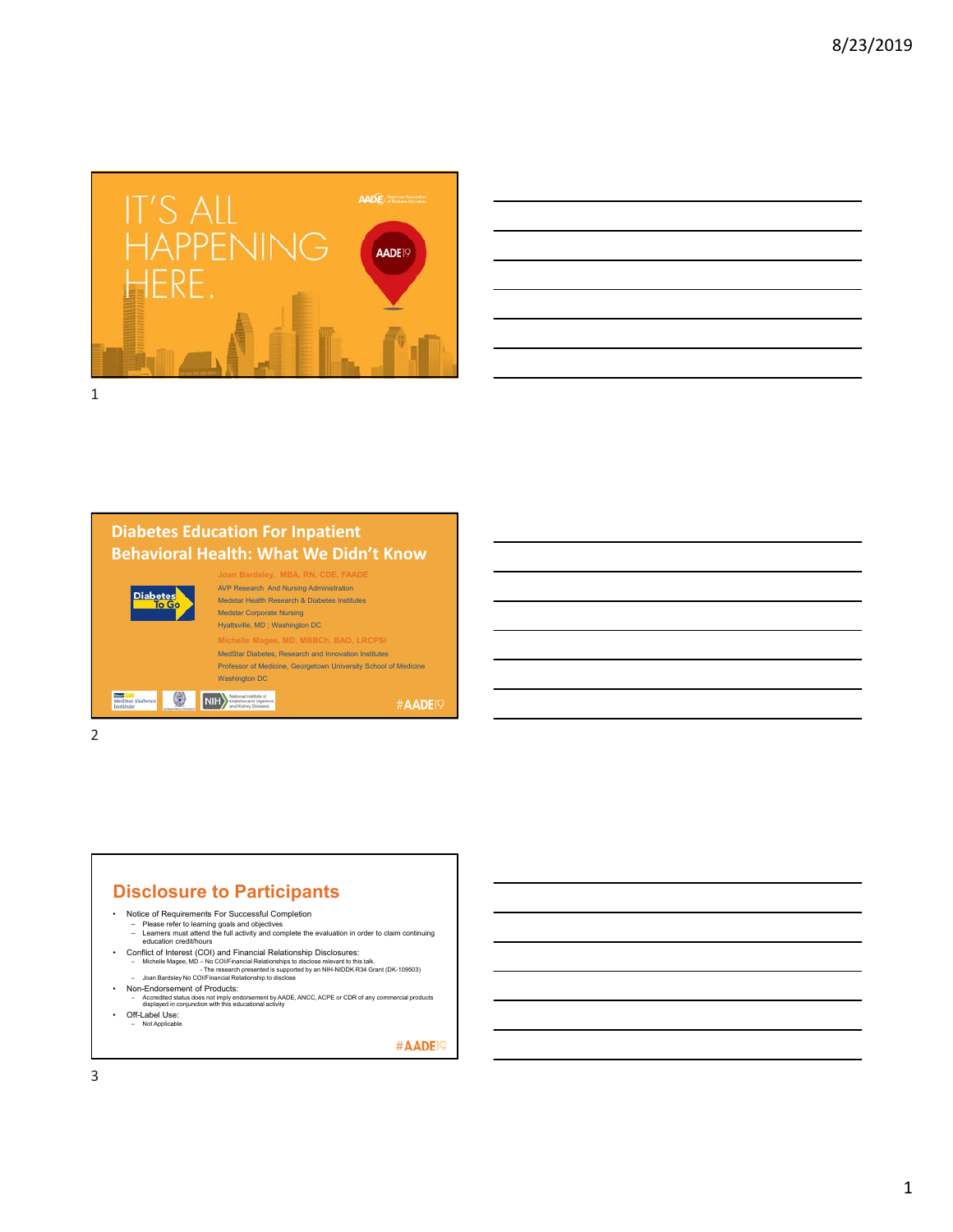# **Objectives**

- Discuss the methodology for delivery of learnercentered DSSE to inpatients with DM at the bedside within existing workflow on nursing units
- Describe how the rapid cycle design process contributes to effective implementation of programs
- Describe 3 strategies to address barriers to DSSE in an inpatient behavioral health setting

#AADE<sup>19</sup>

4

# **Setting the Stage**

- Overview of the current state of inpatient diabetes education.
- Existing guidance relative to content areas for inpatient diabetes education
- Discussion of existing inpatient diabetes education models and their reported outcomes, when available.

#AADE<sup>19</sup>

5

### **Diabetes and Behavioral Health**

- The scope of the problem
- Diabetes Education for Behavioral Health
- Outpatient Approaches
- Diabetes To Go Inpatient

#AADE<sup>19</sup>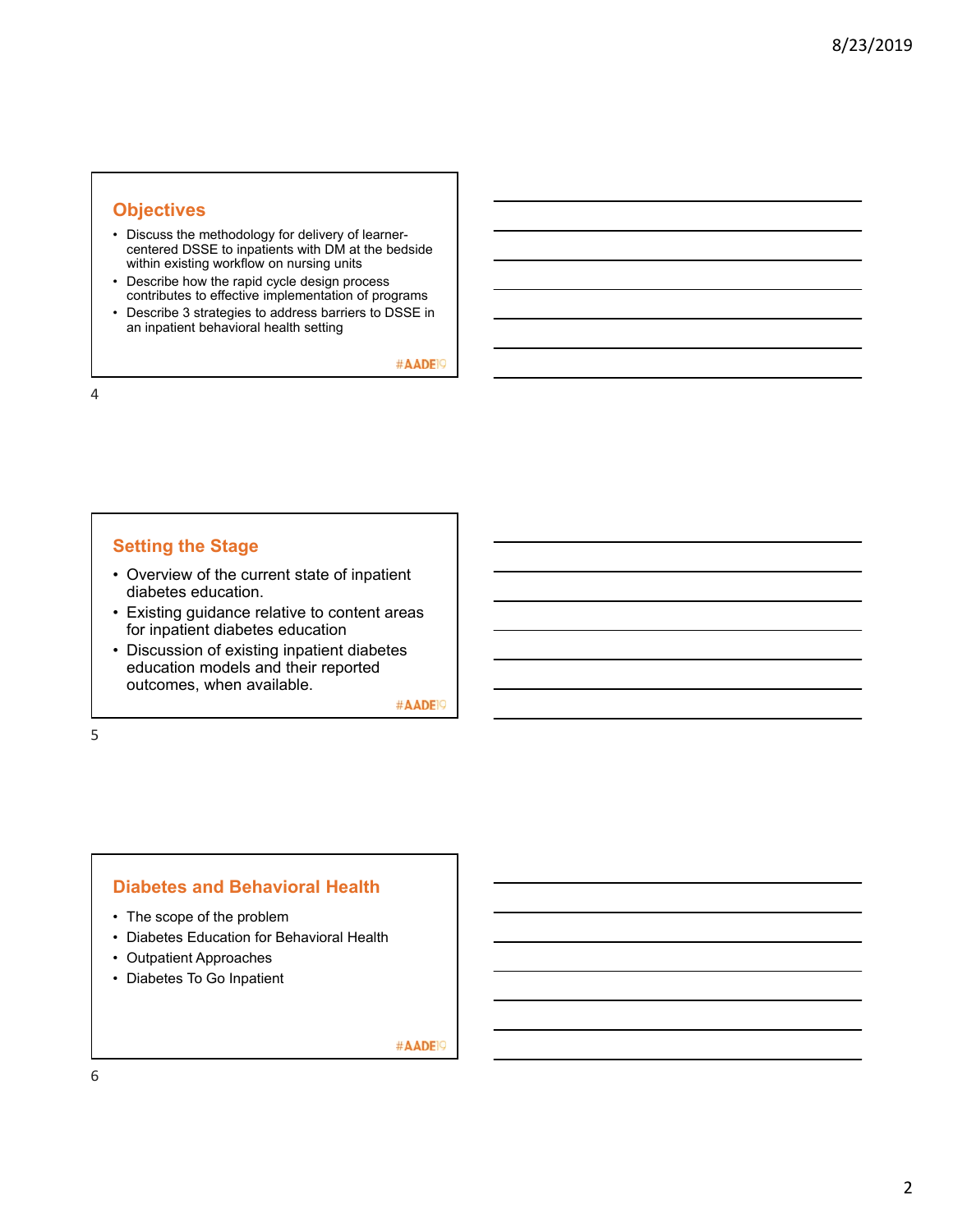### **Background**

- Diabetes self-management education and support (DSMES) improves diabetes-related outcomes including hemoglobin A1C (A1C), adherence to medications and utilization of acute care services.
- Nonetheless, in the first year after diagnosis less than 7% of patients with private insurance receive DSMES, and only 1.7% of Medicare beneficiaries with diabetes<br>had a Medicare claim for DSMES in <u>2012</u> .
- Additionally, 1 in 4 American adults with diabetes are not aware that they have diabetes.

#AADE<sup>O</sup>

7

## **Making the Case for Inpatient Education**

- Adults with diabetes have high hospitalization rates both for diabetes-related and non-related diagnoses and higher rates of 30-day readmissions, when compared to persons without diabetes.
- Readmissions can be partially attributed to deficits in diabetes knowledge and self-management skills
- Therefore, hospital admissions present a critical opportunity not only for appropriate diagnosis and medical treatment but also for providing education to persons with diabetes.

#AADE<sup>19</sup>

8

### **Does inpatient education impact outcomes**

- Traditionally considered a suboptimal environment in which to provide education
- Accumulating heterogeneous body of evidence suggests that inpatient diabetes education, improving communication of discharge instructions and involving patients in medication reconciliation may reduce risk for early readmissions, and improve outcomes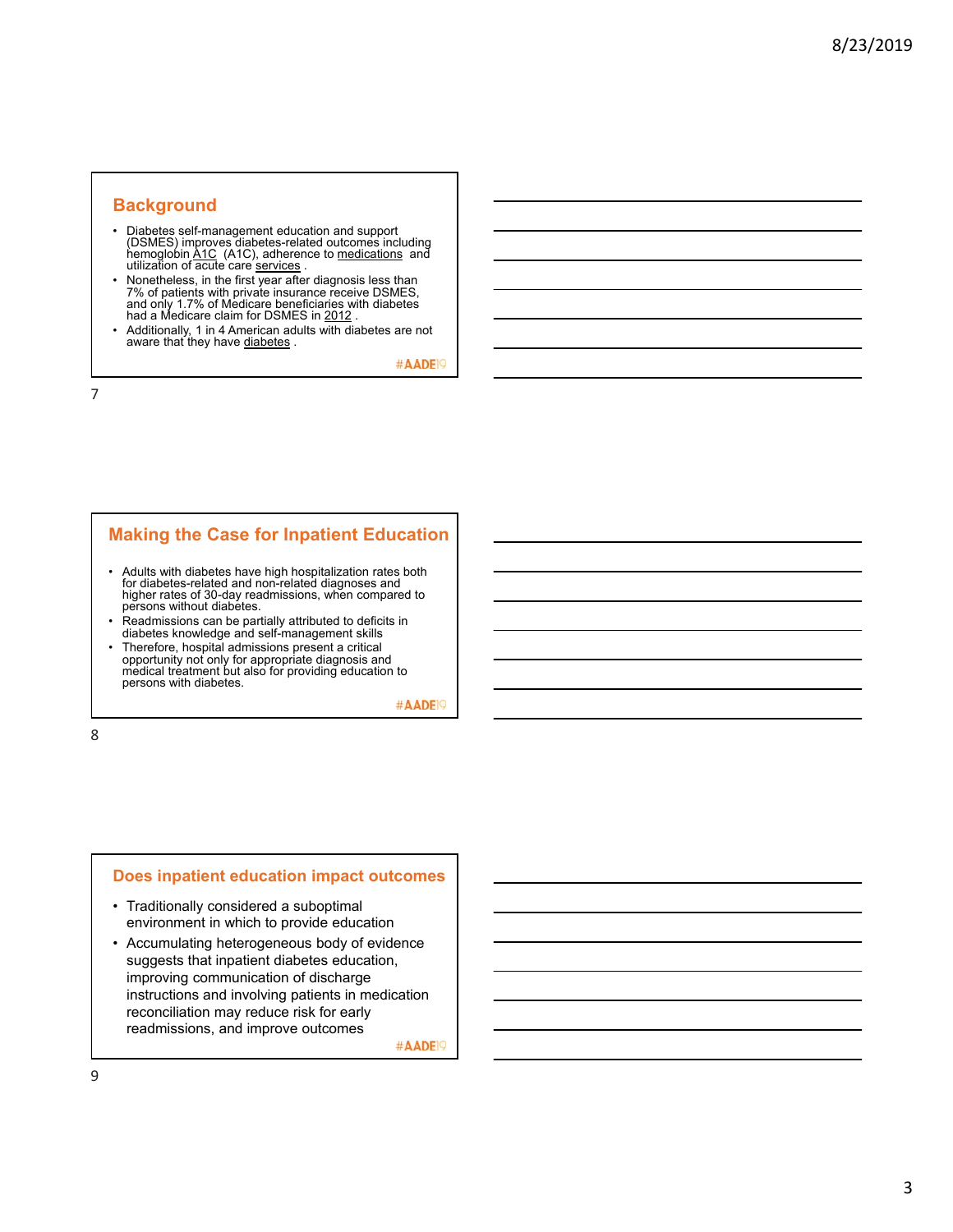# **Inpatient Diabetes Education Models**

- Diabetes specialty care
- Diabetes non-specialty care
- Technology-supported diabetes education

Nassar CN, Montero AR, Magee MF. 2019. Submitted ‐ Current Diabetes Reports

#AADE<sup>19</sup>

10

# **Diabetes Specialty Care Education**

| <b>Model</b>                                   | <b>Education</b><br><b>Provider</b>   | <b>Services Delivered</b>                                                                                                                 | <b>Comments</b>                                                                                                                                                                 |
|------------------------------------------------|---------------------------------------|-------------------------------------------------------------------------------------------------------------------------------------------|---------------------------------------------------------------------------------------------------------------------------------------------------------------------------------|
| Multidisciplinary<br>diabetes team             | Endos, NPs.<br>CDEs, case<br>managers | DM medical management, education,<br>discharge planning; by referral or in<br>response to pre-designated consult<br>trigger criteria.     | Evidence supports impact and business<br>case: not all hospitals have inpatient endo<br>services available: reach may be limited by<br>team size.                               |
| Diabetes-<br>specialty NP<br>service           | NP. CDE<br>consultation<br>service    | DM medical management and<br>education. links to outside resources:<br>by referral or in response to pre-<br>designated trigger criteria. | Evidence supports impact & business case;<br>particularly effective when targeted service,<br>e.g. peri-operative management; broad<br>reach may by limited by NPs availability |
| <b>Diabetes</b><br><b>Education</b><br>service | CDE (RN, RD,<br>PharmD)               | DM education consults; may include<br>DM medication management<br>recommendations; by referral or auto-<br>trigger criteria.              | Reach limited by number of inpatient CDEs;<br>no policy for reimbursement at present                                                                                            |
|                                                |                                       |                                                                                                                                           |                                                                                                                                                                                 |

11

# **Inpatient Diabetes Management by Specialized Diabetes Team versus Primary Service Team in Non-Critical Units**

- Care by a Diabetes Team (Endo, DNP, nurse CDE and discharge coordinators) versus a primary medical service.
- CDE provided 30 to 60 minutes of education.<br>• Team treatment significant 30.5% reduction in 30-day readmissions,<br>decreased inpatient costs, and higher rates of post-discharge follow-up<br>compared to care from primary med
- If referred to Diabetes Team within 24 hours of admission a shorter<br>length of stay at 4.7 vs 6.1 days, p<0.001, compared to if seen later in<br>their stay.
- *The impact of the education was not evaluated separately from that of the medical care provided, as is typically the case in reports of care by a multidisciplinary team.*

#AADE<sup>19</sup> Bansal V, Mottlib A, Pawar TK, Abbasakoor N, Chuang E, Chaudry A, Sakr M, Gabbay RA, Hamdy O. BMJ Open Diab Res Care. 2018; https//doi.org/10.1136/bmjdrc‐2017‐000460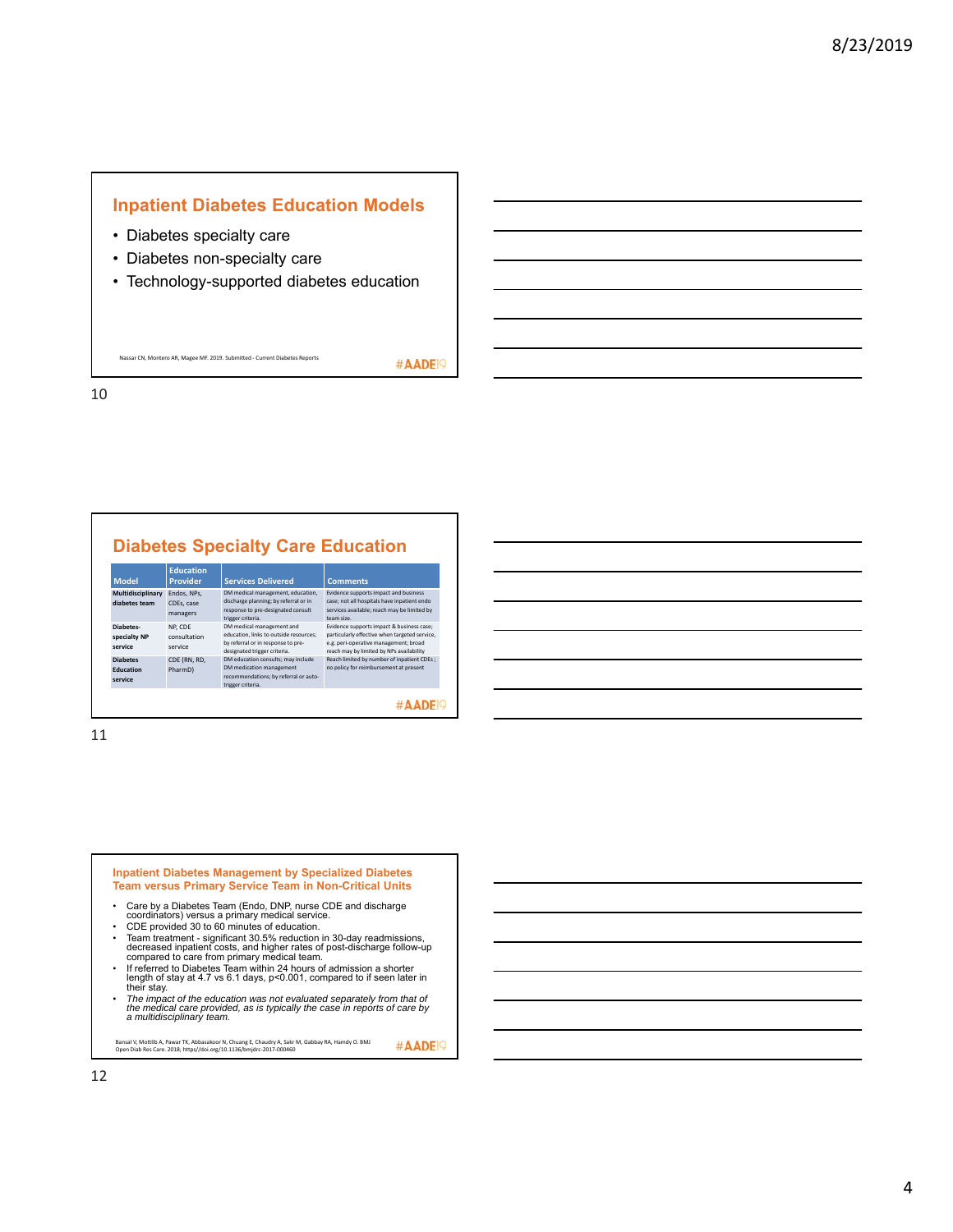**Improvement in HbA1c following a type 2 diabetes treatment and teaching programme on conventional insulin therapy in in- and outpatient settings**

- A comparison of the impact of a standardized diabetes education program delivered by diabetes educators and physician assistants to inpatients and to outpatients
- A1C decreased significantly and equally in both groups from baseline (1.3 vs 1.2% respectively at one year from a baseline of 9.3%), regardless of the care setting
- Results support the case that inpatient diabetes education can be impactful.

Kuniss N, Muller UA. Acta Diabetologica 2017.

#AADE<sup>19</sup>

13

### **Inpatient Diabetes Education is Associated with Less Frequent Hospital Readmission Among Patients with Poor Glycemic Control.**

- Retrospective study compared readmission rates among patients admitted to the hospital with an A1C > 9% and whom either received or did not receive diabetes education by CDEs during the hospital stay.
- Those who received the education had lower readmission rates at 30 days (11% vs. 16%, p=0.0001).
- The trend towards lower readmission rates continued at 180 days but was not as strong.

Healy SJ, Black D, Harris C, Lorenz A, Dungan KM. Diabetes Care.2013;36:2960‐2967.

#AADE<sup>19</sup>

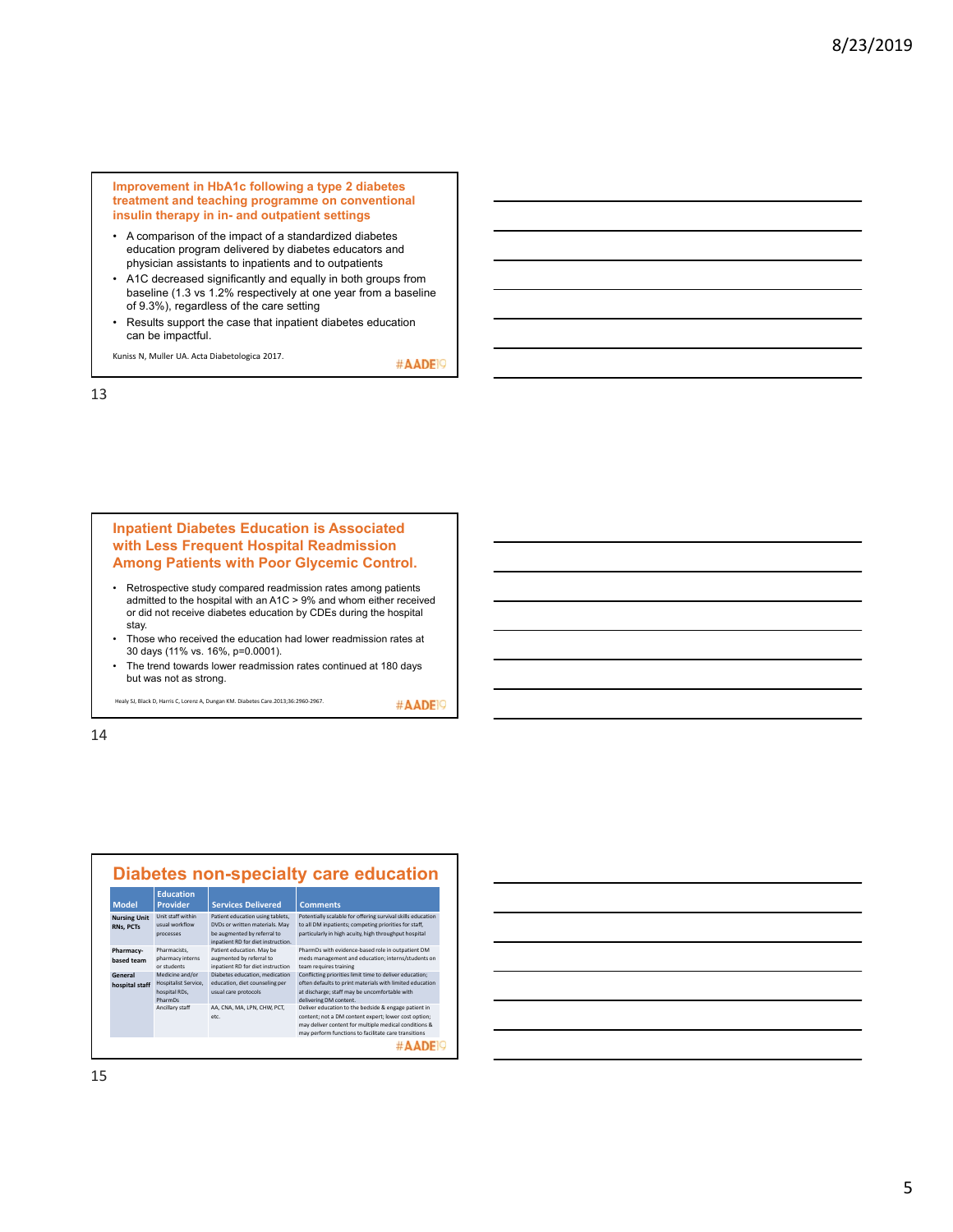### **Interdisciplinary Diabetes Care: A new model for inpatient diabetes education**

- Single academic medical center transition from centralized inpatient<br>diabetes education program (CDEs and specially trained nurses<br>supervised by endocrinologist to an interdisciplinary model (bedside<br>nurses, hospital d
- Approach informed by implementation science methods,<br>• Literature review and input from multiple stakeholders (n • Literature review and input from multiple stakeholders (nursing, nutrition, pharmacy, hospitalists and endocrinologists).
- Clinician and patient advisor focus group findings informed program design.
- Consensus to focus teaching on survival skills education provided by bedside nurses and referrals to a dietitian for newly diagnosed patients and for those requesting diet instruction.

Hardee SG, Osborne KC, Njuguna N, Allis D, Brewington D, Patil SP, Hofler L, Tanenberg RJ. Diabetes Spectrum. 2015;28(4):276‐282. #AADE<sup>O</sup>

16

### **Interdisciplinary Diabetes Care: A new model for inpatient diabetes education**

- Resulting model included: 1) enhanced patient education resources 2) education for unit nurses and a diabetes education tool kit 3) EHR modification for documentation of SSE<br>4) algorithms for use by the pharmacists when consulted for complex cases<br>5) identification of newly diagnosed patients for referral to the dietitian
- 6) discharge planning support with referrals to outpatient and community resources.<br>• No statistically significant differences in length of stay and readmission rates<br>• pre- and post- program;<br>• Substantial cost savings to
- 
- Inpatient diabetes education can be effectively decentralized when preceded by careful planning that engages and trains all stakeholders, and if HER technology is leveraged to support the effort.

#AADE<sup>19</sup>

17

#### **Technology-enabled diabetes education Education Model Provider Services Delivered Comments**<br>SMART TVs Curated generic DM Offers potential to **Patient**  SMART TV<sub>S</sub> Curated generic DM<br>
education content; medical<br>
or nursing staff may assign<br>
videos to view during<br>
videos to view during<br>
Tablet<br>
Tablet<br>
Curated OM education<br>
computer-<br>
content diviered from web<br>
based<br>
smar Offers potential to extend the reach of diabetes education, including to augment 1:1 education and when diabetes specialty resources are not available or alternative staff resources are limited **Engagement Technologies** Tablet Potential to extend DM education reach; Content may be<br>experience of patent-specific; ability to administer surveys and<br>be interactive [32] . With electronic devices infection<br>control, data security  $\beta$  privacy, physical computer‐ based content #AADE<sup>1</sup>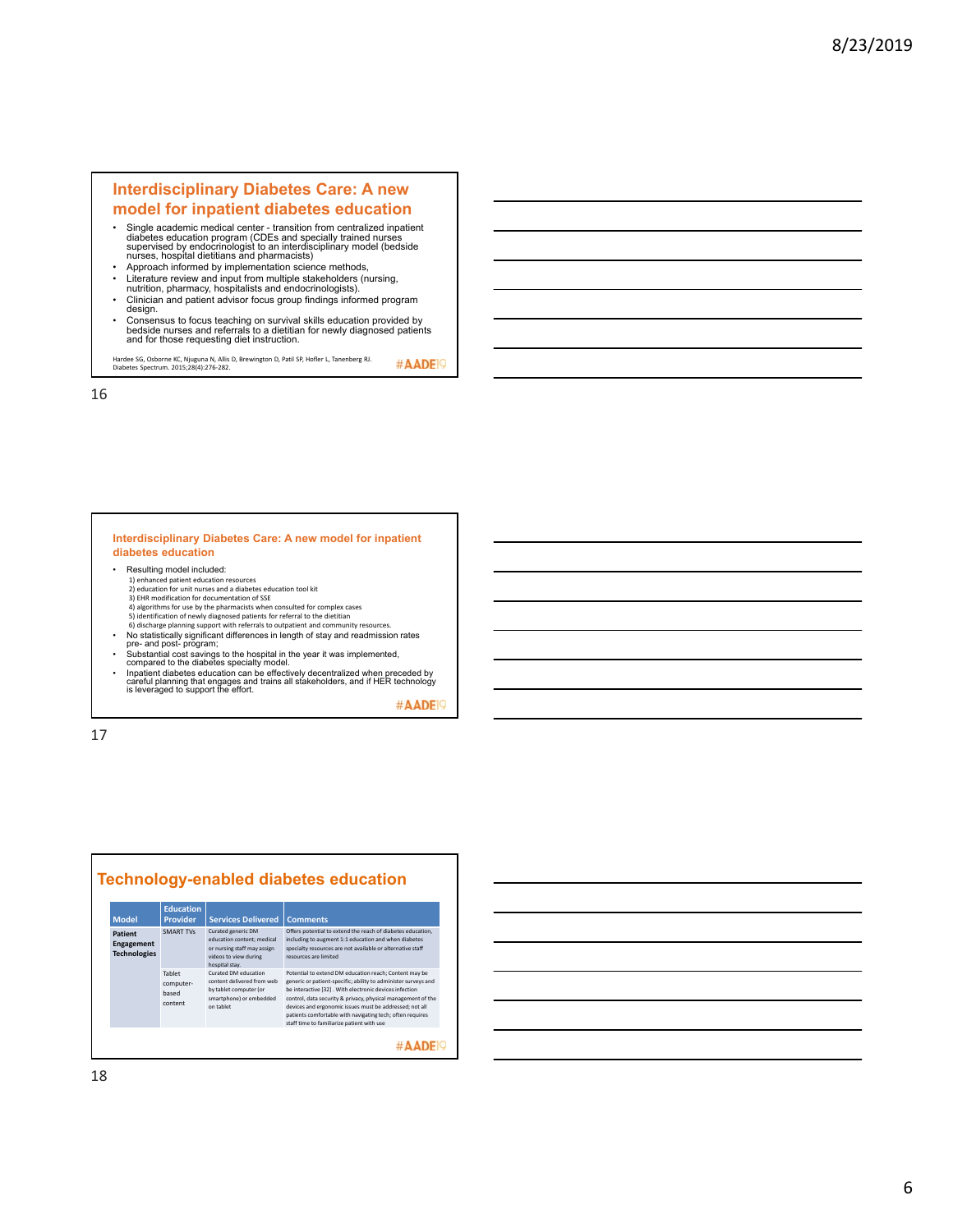

• Research limited, especially concerning health outcomes & cost-effectiveness

#AADE<sup>19</sup>

Prey, et al. J Am Med Inform Assoc. 2014;21:742‐750

19



20

## **Diabetes To Go1**

- Adults with DM, admission BG >200mg/dl or  $\leq 40$  mg/dl, and expected LOS  $\geq 2$  days invited to participate in a SSE intervention delivered at the bedside
- Based on KNOW Diabetes2 and medication adherence survey results directed to view relevant survival skills video content based on knowledge deficits on a **DVD player**.
- Required 30 to 60 minutes with each participant.<br>• Contacted by phone post-discharge
- Contacted by phone post-discharge.
- Significant improvements in diabetes knowledge and medication adherence, as well as a trend towards reduction in hospital admissions in the 3 months postintervention.
- An important impediment to the spread of this approach was its reliance on research assistants to deliver the intervention
- 1. Magee MF, Khan NH, Desale S, Nassar CMK. Diabetes Educ. 2014;40(3):344-350.<br>2. Youssef GA, Ip EH, Magee M, Chen SH, Wallia A, Pollack T, Touma E, Bourges C, Brecker L.<br>- Diabetes Ed. 2019;34: 151-157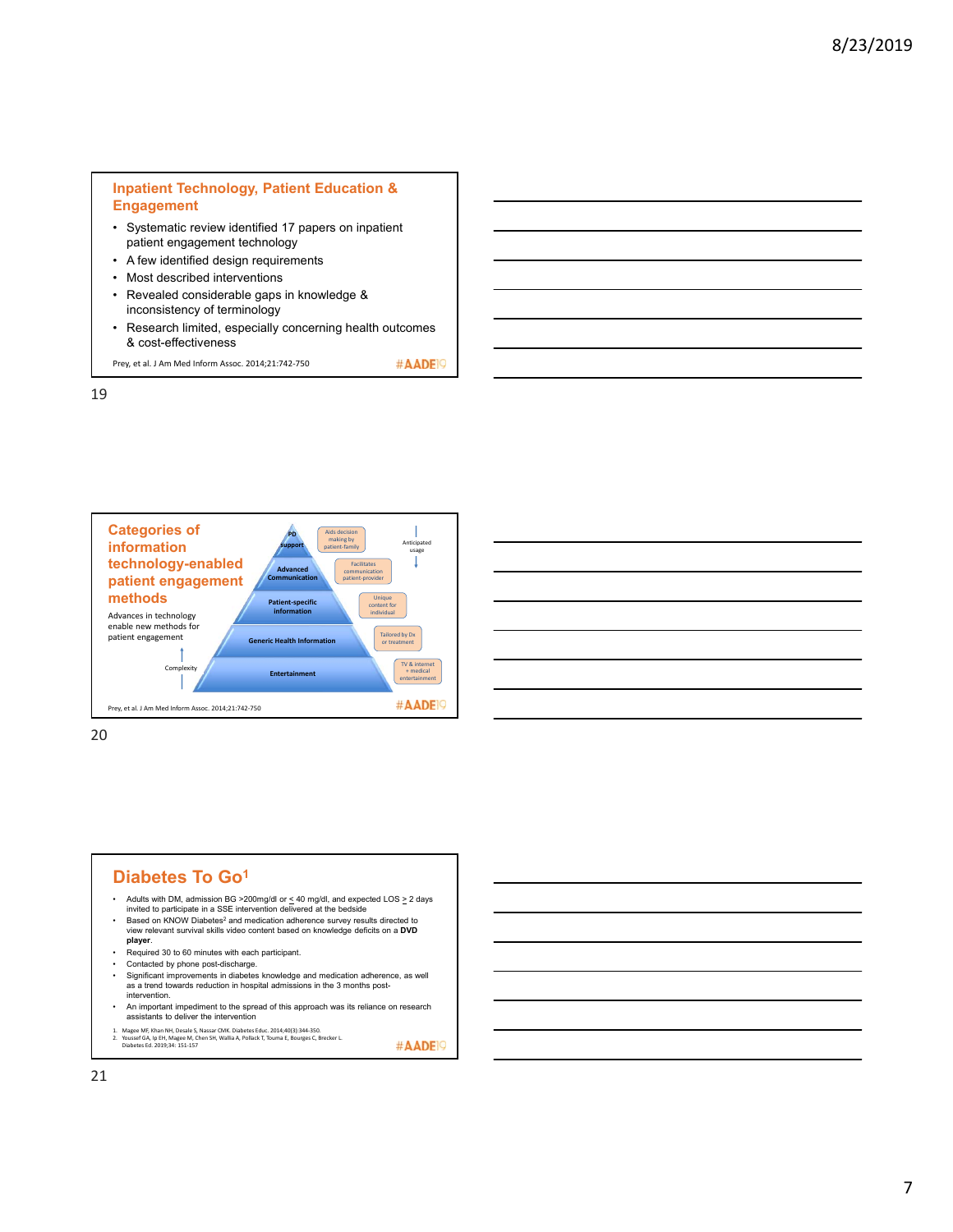### **Current Guidance for Inpatient DSMES**

- ADA suggests that all inpatients receive diabetes self‐care education prior to hospital discharge.
- The Joint Commission certification requirements for inpatient diabetes care specify that clinicians involved should have education and training specific to diabetes, and that newly diagnosed patients or those with identifi
- 
- 
- AADE recommended that inpatient care teams include a CDE to help improve diabetes<br>patient care [17].<br>• Inpatient diabetes educators remain rare.<br>• The 2017 AADE National Practice Survey revealed that only 24% of CDEs wer

#AADE<sup>19</sup>

22



23

# **Diabetes & Serious Mental Illness**

- ∙ Persons living with a SMI die earlier than individuals in the<br> general population, living on average 9–32 fewer years of<br>life.<sup>1 –</sup>3
- Much of the premature mortality among those with SMI is due to chronic medical comorbidities such as diabetes .
- Chronic disease self-management programs can lead to<br>improved health outcomes in persons living with<br>SMI,<sup>9</sup> nonetheless numerous barriers to self-management of<br>SMI which is coexistent with diabetes exist .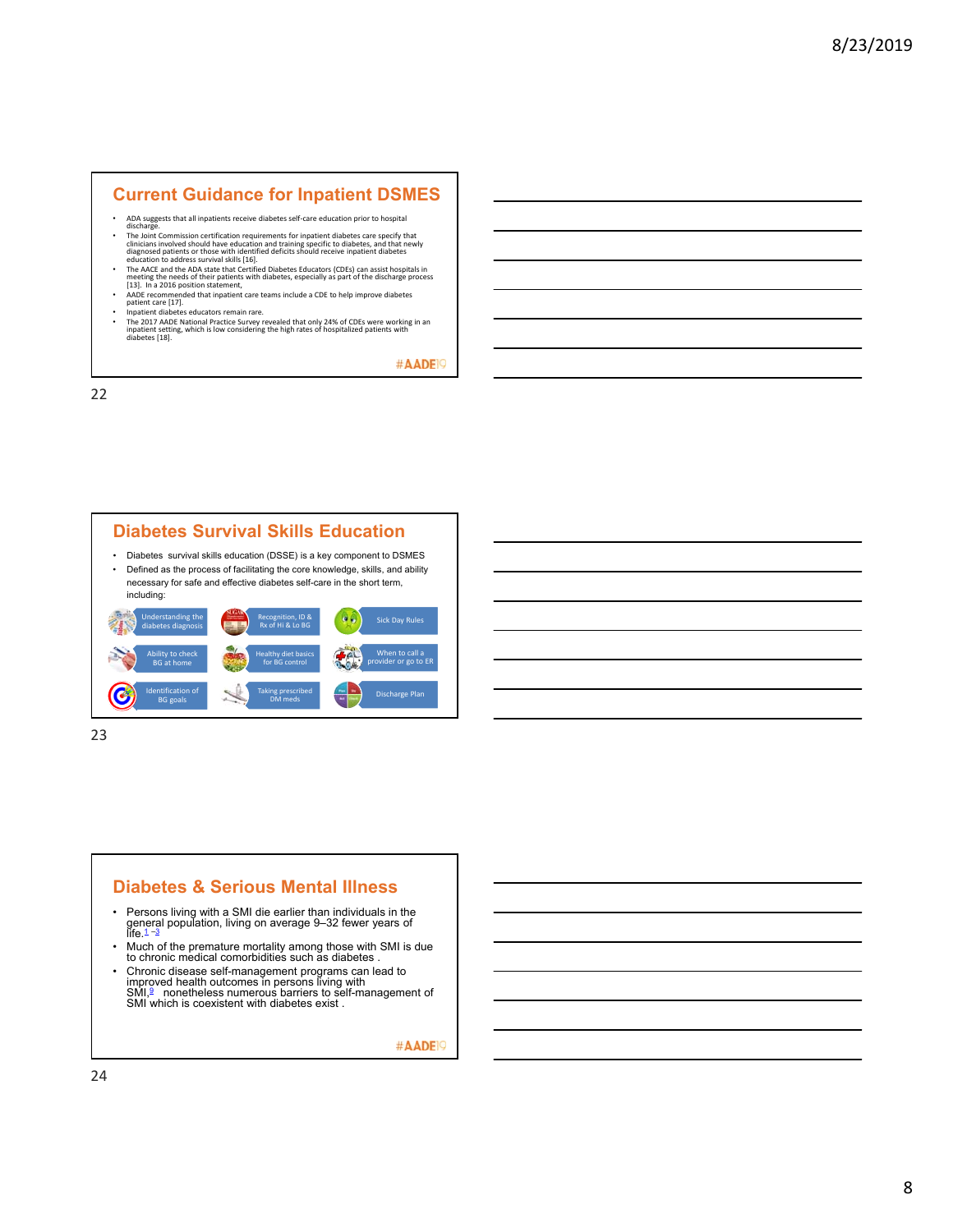### **Behavioral Health Implications**

- High incidence of type 2 DM in those with serious metal illness
- Less likely to beware of DM diagnosis or to be screened
- Less likely to receive diabetes education
- Delay in delivery of education while waiting of symptom SMI to resolve

#AADE<sup>19</sup>

25

### **Diabetes & Serious Mental Illness, cont'd**

- Persons with SMI have the same physical health needs as the broader<br>• Addressing acute SMI needs may lead to suboptimal focus on other<br>health issues.
- 
- e.g. *physical needs and chronic medical conditions including diabetes may be overlooked as interventions focus on the presenting psychiatric illness and stabilizing psychotic symptoms, or symptoms of physical illness being mistaken for aspects of mental illness,* (Mental Health Practice Dec 2005)(*this needs an updated reference but the concept is good)* .
- Optimizing diabetes care, including SSE, for behavioral health<br>units (BHUs) remains a significant and unmet need for hospitals.<br>Little evidence guides the best way to deliver DSMES within the<br>inpatient setting on behavio

#AADE<sup>19</sup>

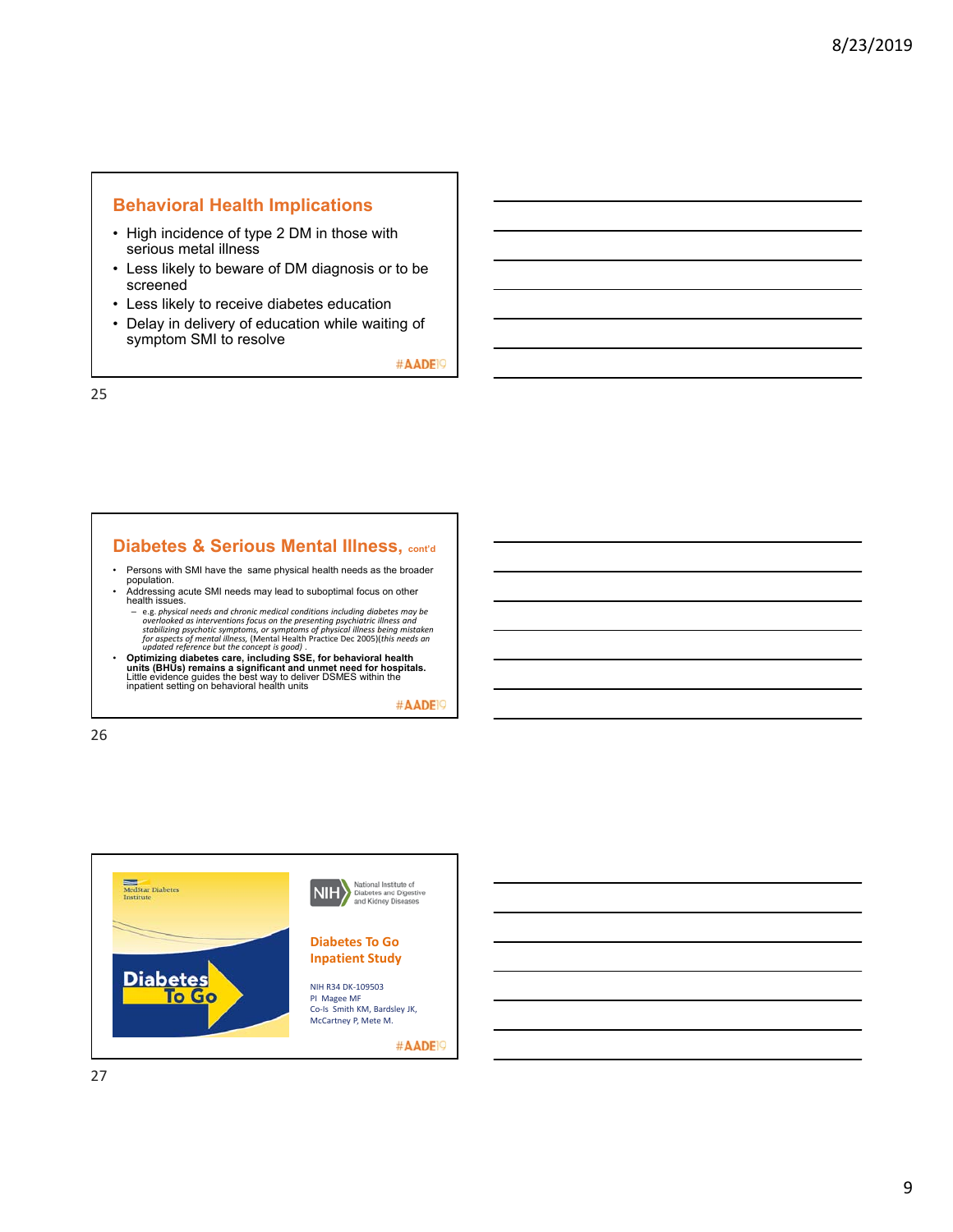### **Aims**

- 
- To optimize scalable and sustainable solutions for DSME on behavioral health<br>units and for DM-related discharge support. The aims of the study were<br>• To refine the content and use of a survival skills education model, Di
- To integrate the program within usual nursing unit workflow on BHUs in an urban tertiary care hospital.

### **Hypothesis**

• Utilizing robust pre-implementation assessment methods and design with an established implementation effectiveness evaluation framework would help to assess and inform the implementation practices.

#AADE<sup>19</sup>

28

### **Methods**

- Approved by IRB
- Adapted, implemented and evaluated delivery of the DM To Go Program within the BHU setting
- Co designed with nursing staff
- Barriers identified

#AADE<sup>19</sup>

29

### **Co-design approach**

- Focus groups with staff and nursing leadership
- Topics included use of technologies and strategies for education delivery in the BHU patient population
- Advised that all persons on the unit would benefit – Food sharing
- Interviews with persons with diabetes on the unit – Established education preferences
- Barriers and facilitators of implementation characterized to support adaption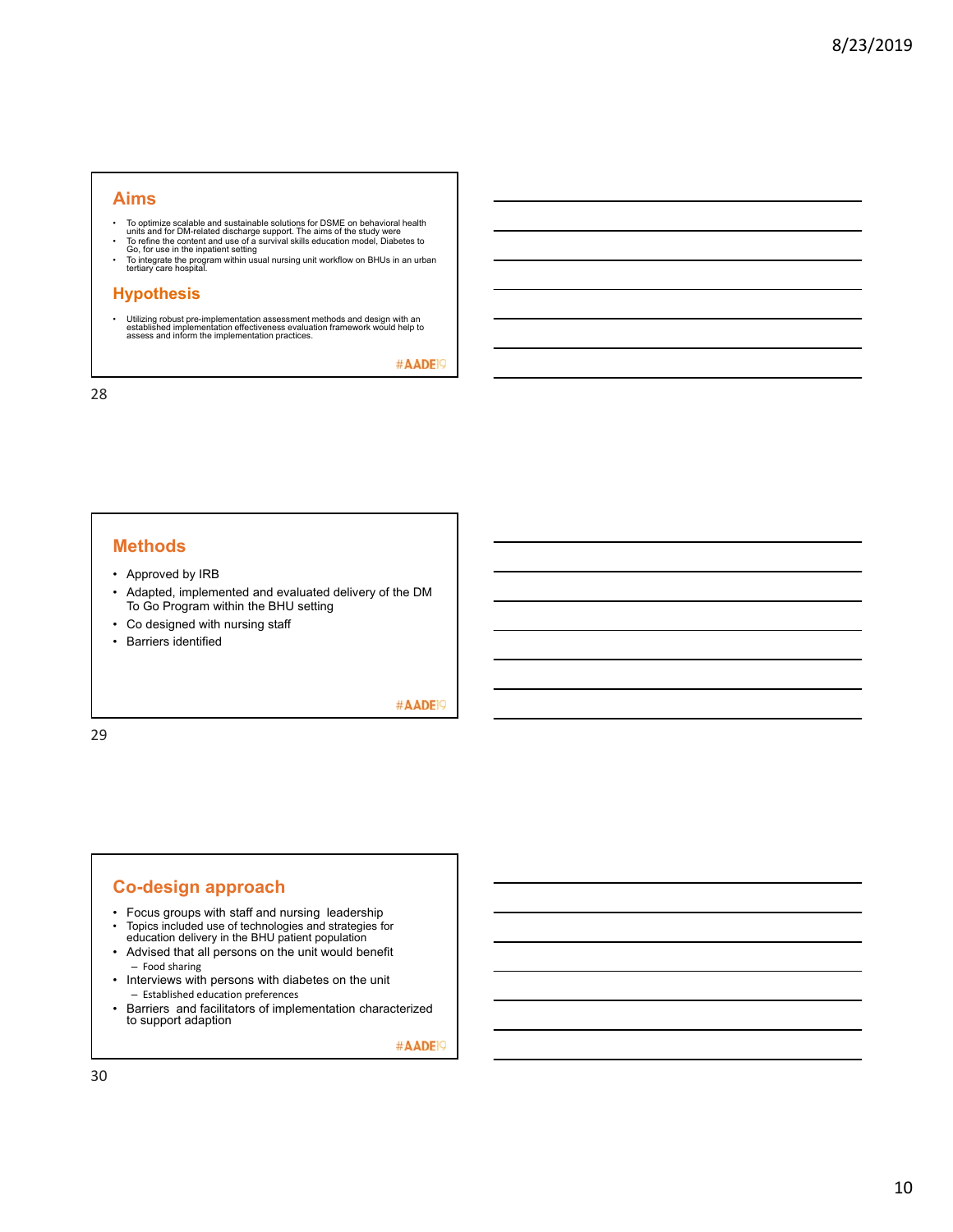### **Methods**

- Through the processes of co-design and rapid cycle evaluation and improvement, we sought to optimize D2Go-IN program for delivery by nursing unit staff on BHUs
- We implemented and evaluated the program on two BHUs in a large, urban, tertiary care hospital.

#AADE<sup>19</sup>

31



32



- During the design phase, focus groups and key informant interviews with nurses and PCTs were conducted
- Staff expressed interest in identifying workable approaches to delivering diabetes education on the BHUs.
- Main concerns were potential patient difficulties in navigating<br>the tablet-based education due to limited technical skills,<br>logistical issues in using the tablets on nursing units including<br>cost, infection control and fe integrate program delivery into existing nursing workflow given workloads and staffing limitations.
- iPad as projectile issue

Smith KM, Baker KM, Bardsley JK, McCartney P, Magee M. J Nurs Care Qual. 2018;34(2):151‐157.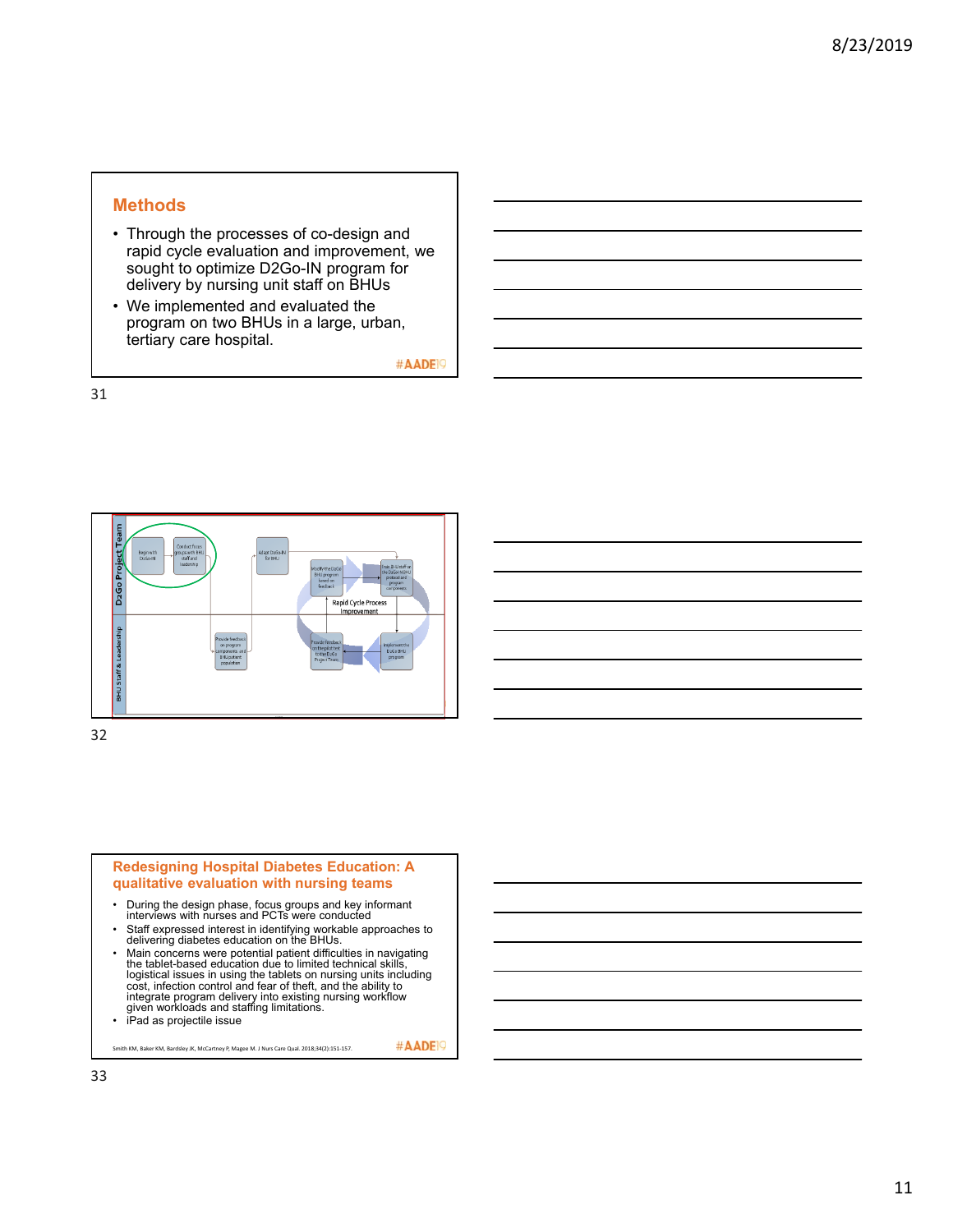



34

# **Delivery Method**

- Group setting with combination of video and print content
- Oriented to the DM to Go materials – Barrier addressed
- 30 minutes weekly sessions during 16 week intervention period

#AADE<sup>19</sup>

35

# **Study Surveys**

- Demographic survey
- Baseline assessment – KNOW diabetes validated 15 item survey  $-$  Ask12<sup>®</sup>

#AADE<sup>19</sup>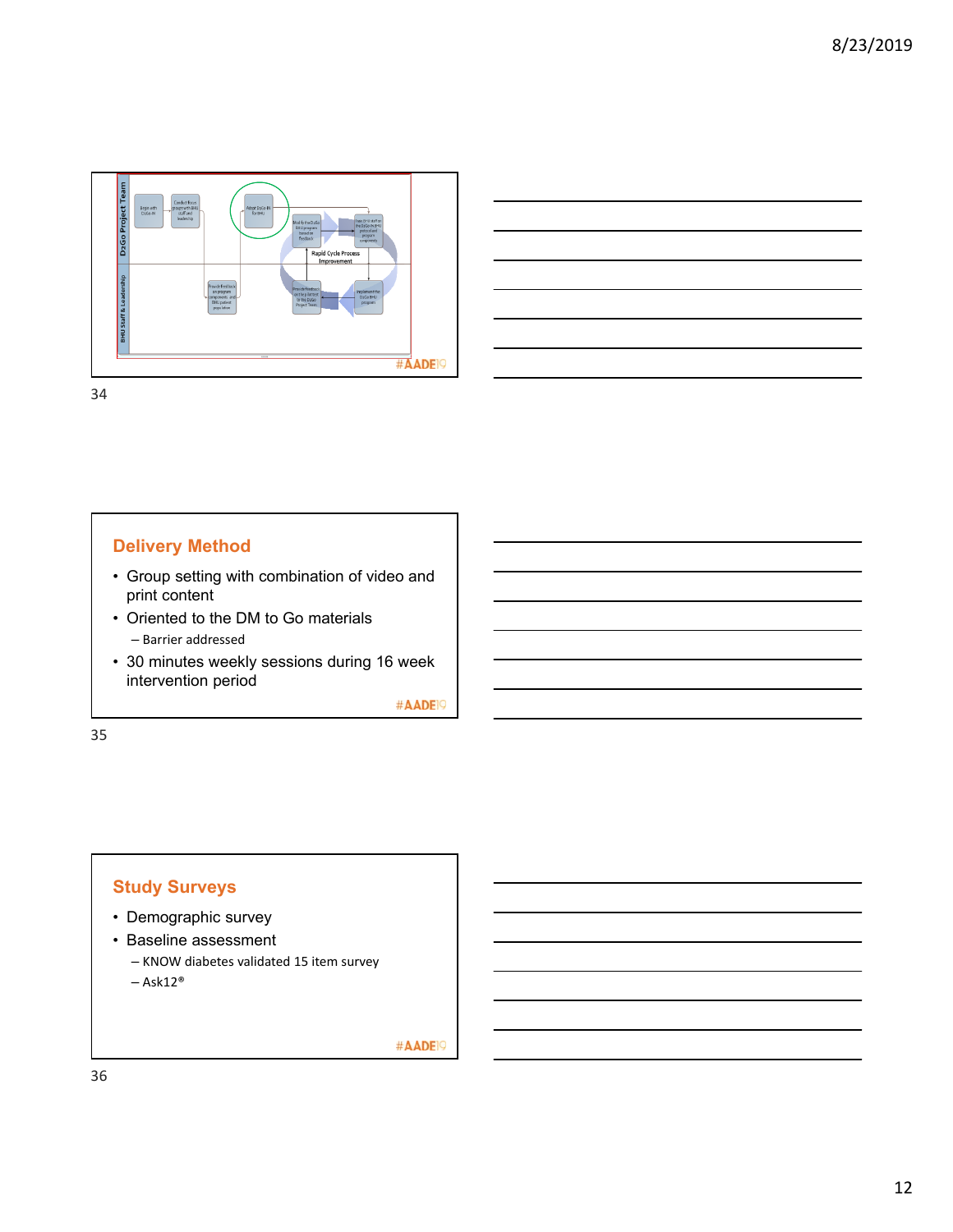| <b>DM2Go-Inpatient</b>                   | <b>DM2Go-Behavioral Health Units</b>                   |
|------------------------------------------|--------------------------------------------------------|
| Individual self-directed education       | Group education                                        |
| Tablet delivered knowledge<br>survey     | Paper knowledge survey                                 |
| Zahlet-delivered video modules           | TV-DVD delivered education content                     |
| Survival skills booklet for all          | Survival skills book utilized as facilitators<br>guide |
| Available to inpatients with<br>diabetes | Available to all patients                              |
|                                          |                                                        |

37

# **Barriers to Implementation**

- Barriers to implementation were identified during implementation, including both operational and patient barriers related to the videos and the knowledge survey.
- Rapid cycle resolutions were developed to enhance adoption during the implementation process

#AADE<sup>19</sup>



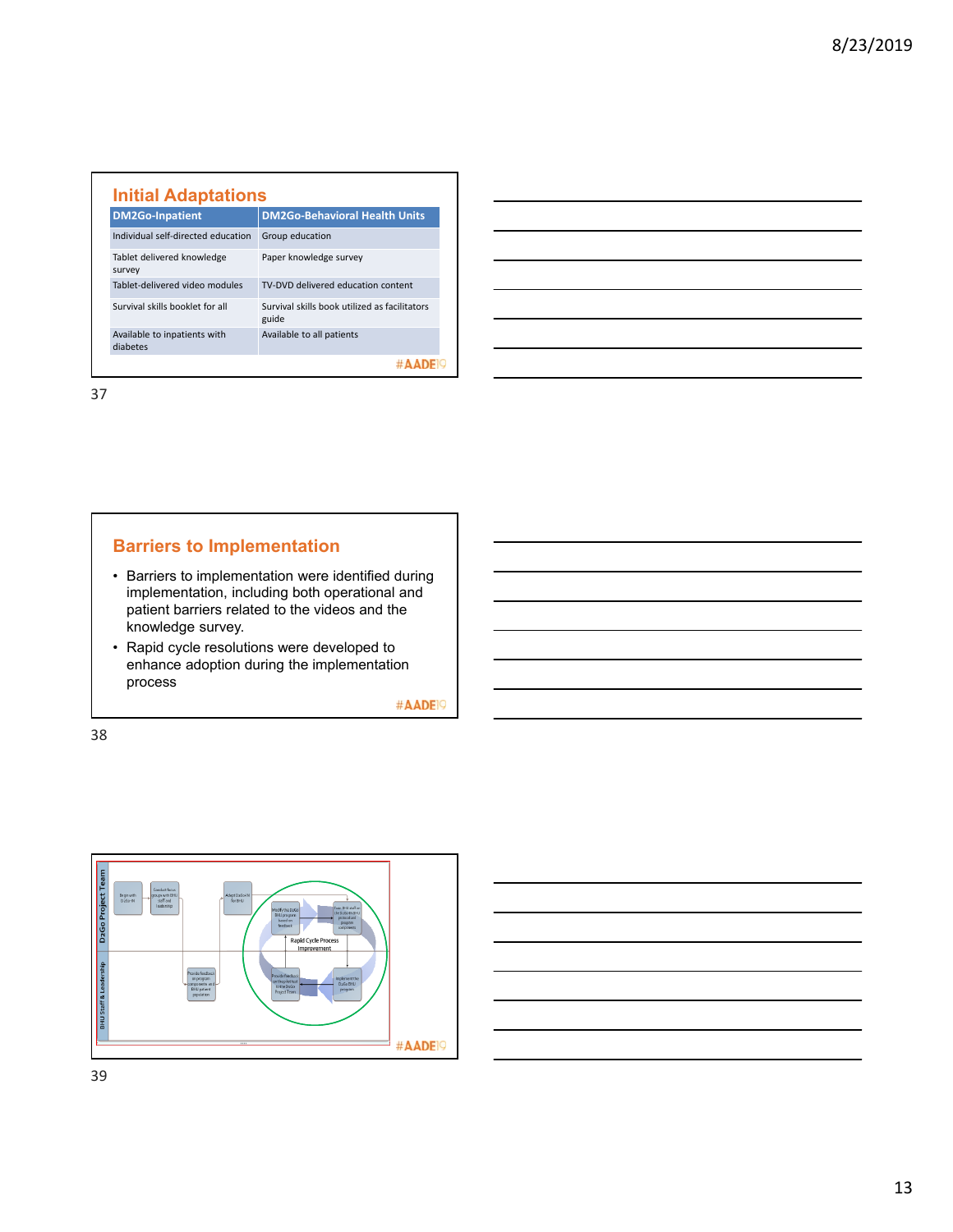| Environmental services were<br>Non working DVDs; not able to<br>enlisted to make available a<br>keep them in open space<br>working DVD which was kept<br>locked in a cabinet near the TV<br><b>Education was performed in</b> | <b>Operational issues identified</b> | <b>Resolution</b>                                               |
|-------------------------------------------------------------------------------------------------------------------------------------------------------------------------------------------------------------------------------|--------------------------------------|-----------------------------------------------------------------|
|                                                                                                                                                                                                                               |                                      |                                                                 |
| information<br>one teachings sessions. There was<br>no formal curriculum                                                                                                                                                      | group settings rather than one on    | An outline was provided to ensure<br>there was consistency with |
|                                                                                                                                                                                                                               |                                      |                                                                 |

**Patient issues identified Resolution Patients were not able or willing to complete the pre‐group surveys or knowledge test.** Nurses helped with this task **If the patients spent the time with the survey they did not want to stay for the group session** The nurses stopped administering the surveys and knowledge tests **Stopped using videos Patients preferred paper material guide rather than watch videos.**  #AADE<sup>19</sup>

| <b>Results</b> |                                          |                     |  |  |  |  |
|----------------|------------------------------------------|---------------------|--|--|--|--|
|                | <b>Metric</b>                            | <b>Result</b>       |  |  |  |  |
|                | <b>Groups held</b>                       | 9 out of 16 planned |  |  |  |  |
|                | Total # of participants                  | 86                  |  |  |  |  |
|                | Total # of participants<br>with diabetes | 17                  |  |  |  |  |
|                | Demographic<br>characteristics obtained  | 39                  |  |  |  |  |
|                |                                          |                     |  |  |  |  |

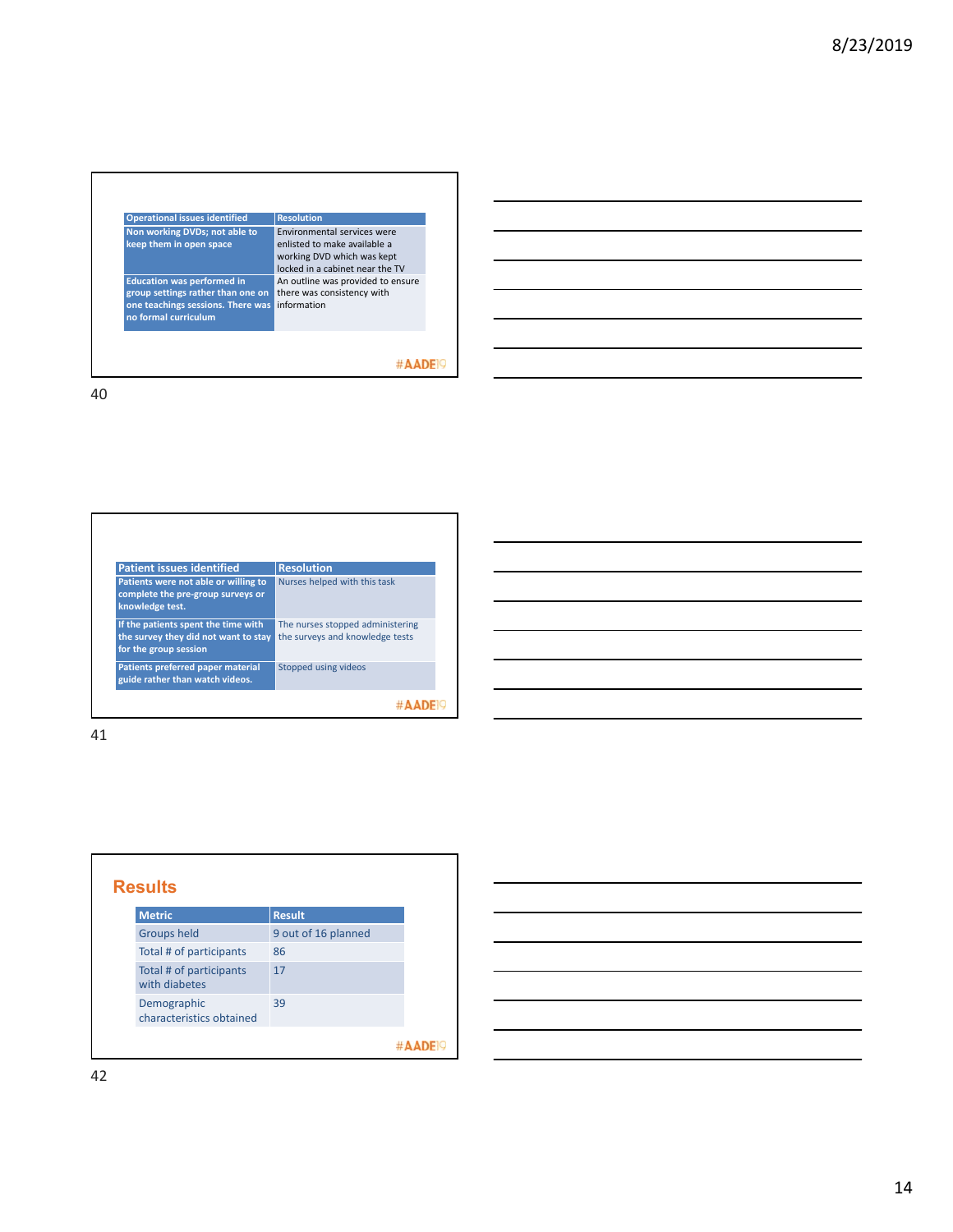### **Results**

- 39 patients attended a group education session and attempted at least one data collection survey
- Participants were 51% male, and 77% African American
- 35 participants attempted the knowledge survey, and 11 completed it
- On average, patients answered 56% of the knowledge survey questions correctly

#AADE<sup>19</sup>

43



44

### **Diabetes To Go Inpatient on BHUs: Lessons Learned**

- Translation of standardized approaches for patient education from medical units to BHUs requires careful planning with stakeholders to meet the unique needs of BHUs.
- BHU patients and staff are receptive and engaged; however, barriers to implementation exist and adaptations are necessary to support adoption.

#AADE<sup>19</sup>

45

Diabetes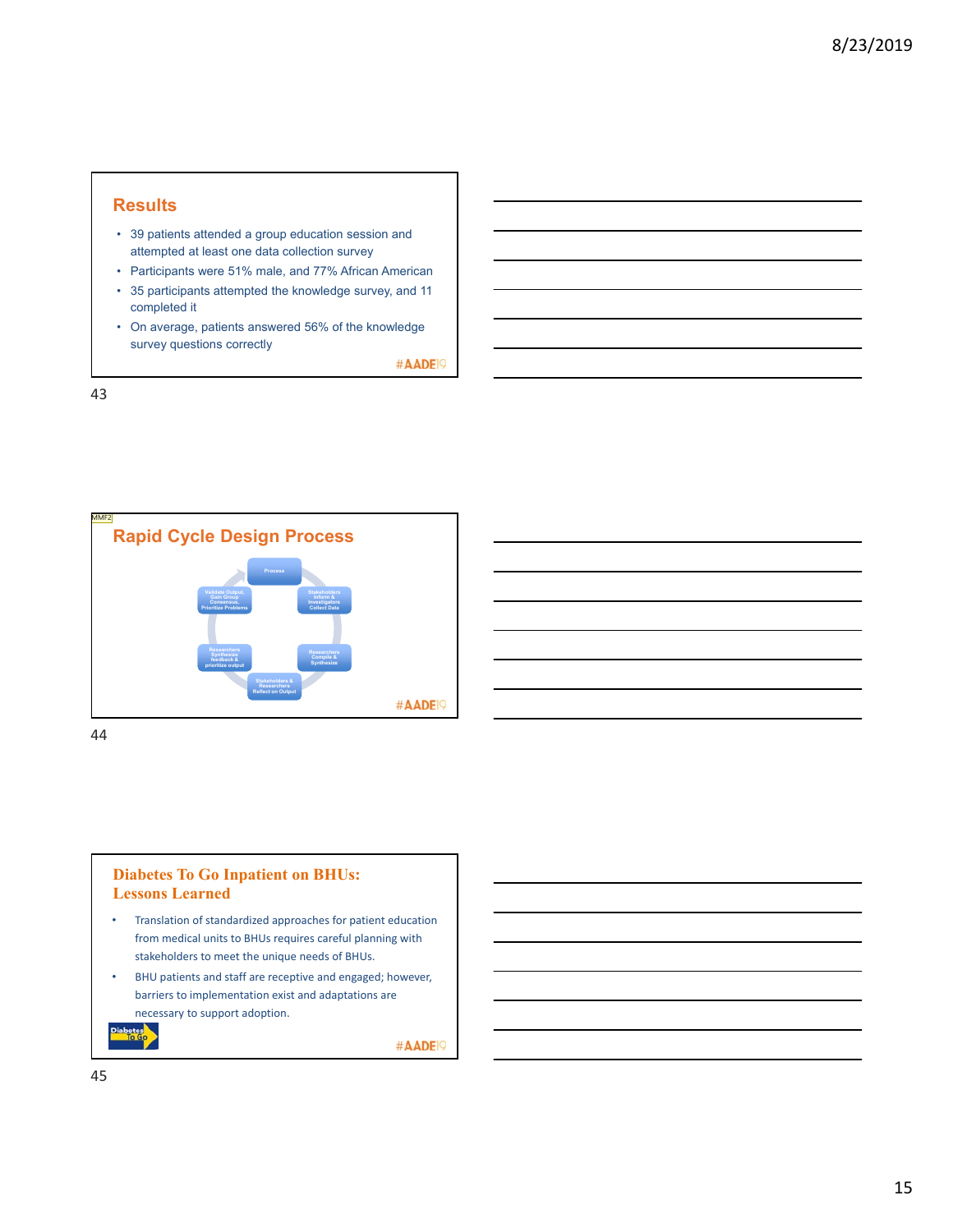**Slide 44**

**MMF2** This slide seems out of place here????? Magee, Michelle F, 5/31/2019